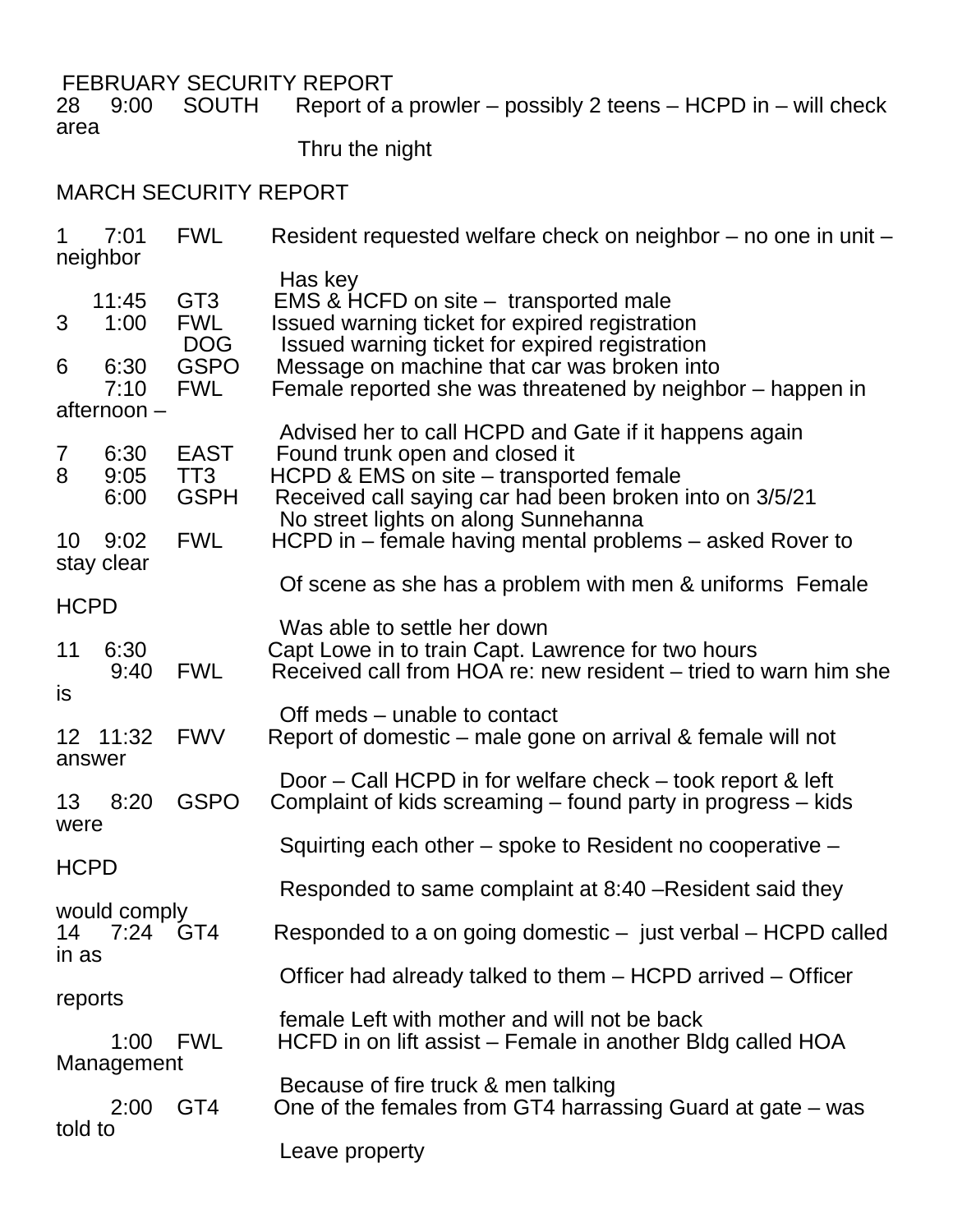| 15  11:08  FWL<br>unable                                                                                                 | Female called to complain of unknown persons in her unit -                                                                                                                                                                                                                                                                                     |
|--------------------------------------------------------------------------------------------------------------------------|------------------------------------------------------------------------------------------------------------------------------------------------------------------------------------------------------------------------------------------------------------------------------------------------------------------------------------------------|
| 12:50 FWL                                                                                                                | To locate anyone<br>Female called again – people moving around w/ flashlight – no                                                                                                                                                                                                                                                              |
| one there<br>1:28 FWL<br>16                                                                                              | Female called hearing whistling – heard nothing & saw no                                                                                                                                                                                                                                                                                       |
| movement<br>17<br>10:38 FWL<br>find                                                                                      | Resident stopped me to report they were locked out – tried to                                                                                                                                                                                                                                                                                  |
| 18<br>9:03 G. H.                                                                                                         | Key or locksmith – they were unwilling to pay for a locksmith<br>Surveillance camera not working – Capt Lowe tried to help – will<br><b>Notify General Council</b>                                                                                                                                                                             |
| 8:59<br><b>FWV</b><br>19<br>arrived                                                                                      | Enroute to have truck towed per HOA Management - Owner                                                                                                                                                                                                                                                                                         |
| notify                                                                                                                   | & tow truck dropped truck & left – will move it tonight – will                                                                                                                                                                                                                                                                                 |
| 10:46<br><b>FWV</b><br>1:51<br><b>FWV</b><br><b>FWL</b><br>22<br>8:08<br>9:01<br><b>FWL</b><br>24<br>11:30<br><b>FWL</b> | Management<br>Truck parked at different Bldg – unable to locate owner $@12:00$<br>Truck still there – will notify HOA Management<br>HCPD pursed traffic violator in to I.G. & arrested him<br>Complaints of dogs barking – no response – left note on door<br>More complaints on dogs – Residents return & were advised of<br><b>Situation</b> |
| <b>GSPH</b><br>9:30<br>27<br>they                                                                                        | Report of 2 adults & 4 kids walking & trying car door to see if                                                                                                                                                                                                                                                                                |
| <b>FWV</b><br>10:50<br>inspect                                                                                           | Were unlocked - Checked area and unable to locate anyone<br>Report of strong odor coming from unit – Resident let me in to                                                                                                                                                                                                                     |
| changed &                                                                                                                | Unit – found garage, dirty dishes, etc locked had been                                                                                                                                                                                                                                                                                         |
| 28 11:40 FWL<br>her &                                                                                                    | No key given to HOA who was notified of situation<br>Female called to report dogs outside her unit shinning laser at                                                                                                                                                                                                                           |
| another                                                                                                                  | Throwing rocks – found nothing – told Gate to call HCPD if                                                                                                                                                                                                                                                                                     |
| 8:04 FWV<br>29                                                                                                           | Call comes in for female Officer<br>Report of a domestic – spoke to two males – one admitted                                                                                                                                                                                                                                                   |
| arguing loudly                                                                                                           | On phone with female – they said there was no domestic going                                                                                                                                                                                                                                                                                   |
| on<br>8:55 FWL<br>10:40 GSPO<br>took her                                                                                 | Report of a truck parked at pool- did not see truck<br>Received report that female was attached by Grandson who                                                                                                                                                                                                                                |
| second time                                                                                                              | Phone – notified HCPD – got description of grandson UTL –                                                                                                                                                                                                                                                                                      |
| 12:02 TT2<br>ticket                                                                                                      | This happened<br>Complaint vehicle is taking up 2 parking spots – issued warning                                                                                                                                                                                                                                                               |
| 30 8:40 SOUTH                                                                                                            | That it will be towed if it happens again<br>Report of a dumpster fire at the end of White Tree – HCFD in                                                                                                                                                                                                                                      |
| and put fire                                                                                                             | Fire out -                                                                                                                                                                                                                                                                                                                                     |